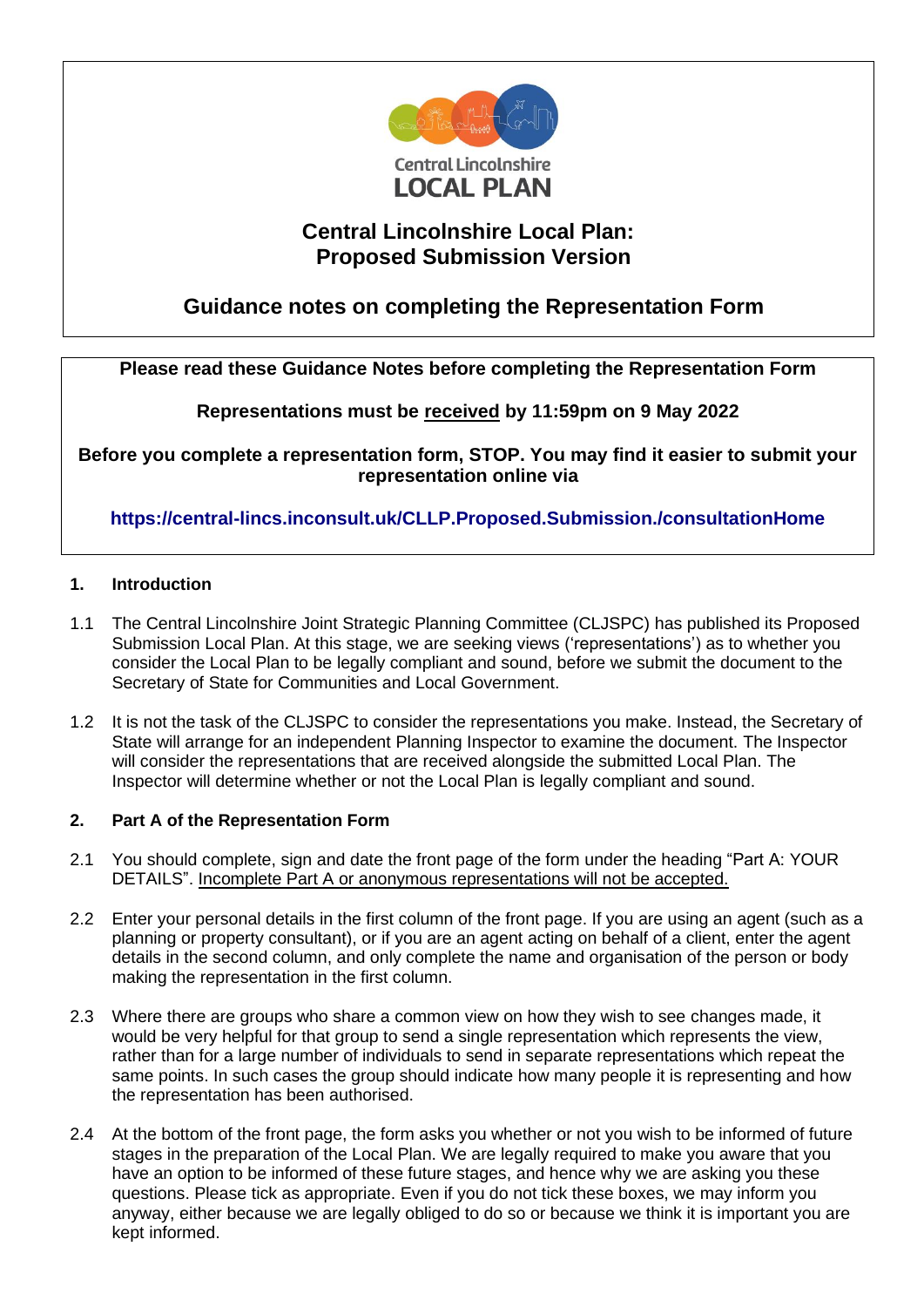### **3. Part B of the Representation Form**

- 3.1 In **Question 1** please identify the paragraph number, policy number, policies map or Sustainability Appraisal (SA) section that your representation is about. Please complete a separate form for each separate representation.
- 3.2 In **Question 2**, we are asking whether you think the Local Plan and Sustainability Appraisal (SA) are legally compliant. By this, we mean 'have we prepared the documents in line with the laws that exist for preparing such documents'? You are not obliged to answer this question, or you could tick 'Don't know' if you are not sure. If you don't answer this question, or tick 'yes' or 'don't know', then we will take this to mean you have no objection to either document on legal grounds.
- 3.3 Possible grounds of objection on legal grounds could be:
	- Whether the Local Plan has been appropriately identified in a Local Development Scheme (LDS).
	- Whether the process of community involvement in preparing the Local Plan has been in general accordance with the Statement of Community Involvement (SCI).
	- Whether the Local Plan complies with the Town and County Planning (Local Planning) (England) Regulations 2012 as amended.
	- Whether an appropriate Sustainability Appraisal Report has been prepared.
	- Whether the Local Plan has met all other requirements as set out in various Acts and Regulations, both national and European.
- 3.4 In **Question 3** please say whether you consider the Local Plan to be 'sound' or not (by the way of four 'tests of soundness', which form parts 1-4 of Question 3), and whether it has been prepared in accordance with the Duty to Cooperate (the fifth part of Question 3).
- 3.5 The 'tests of soundness' are set out in the National Planning Policy Framework (NPPF)<sup>1</sup> (paragraph 182). This explains that "*The Local Plan will be examined by an independent inspector whose role is to assess whether the plan has been prepared in accordance with the Duty to Cooperate, legal and procedural requirements, and whether it is sound. A local planning authority should submit a plan for examination which it considers is 'sound', namely that it is*:
	- *Positively Prepared - the plan should be based on a strategy which seeks to meet objectively assessed development and infrastructure requirements, including unmet requirements from neighbouring authorities where it is reasonable to do so and consistent with achieving sustainable development.*
	- *Justified – the plan should be the most appropriate strategy, when considered against the reasonable alternatives, based on proportionate evidence.*
	- *Effective – the plan should be deliverable over its period and based on effective joint working on cross-boundary strategic priorities.*
	- *Consistent with national policy – the plan should enable the delivery of sustainable development in accordance with the policies in the NPPF.*"
- 3.6 The Duty to Cooperate was introduced via the Localism Act, and in simple terms places a legal duty on local planning authorities, county councils and public bodies to engage constructively, actively and on an ongoing basis to maximise the effectiveness of Local Plan preparation in the context of strategic cross boundary matters. The Duty to Cooperate is not a duty to agree. The Duty only applies to named specific bodies, so any objection you may have on the grounds of the Duty to Cooperate must be on the basis that CLJSPC has not appropriately engaged with one of those named bodies. You cannot object to the Local Plan on the basis of the Duty to Cooperate if you believe that CLJSPC has not engaged appropriately with someone who is not listed under the Duty.

<sup>1</sup> View NPPF at [https://www.gov.uk/government/uploads/system/uploads/attachment\\_data/file/6077/2116950.pdf](https://www.gov.uk/government/uploads/system/uploads/attachment_data/file/6077/2116950.pdf)